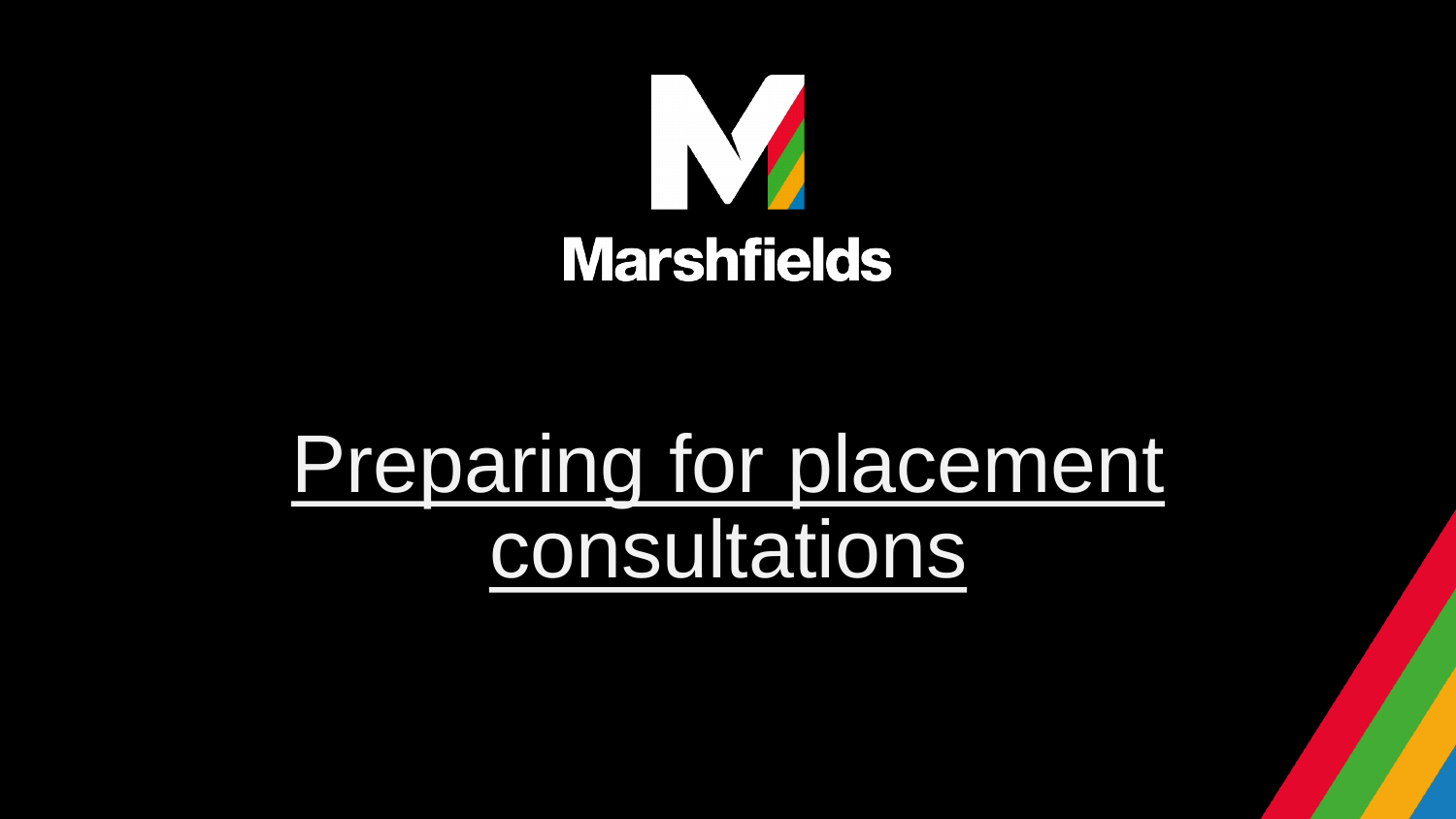• This session will go over evidence and information that will support requests for specialist placement and consultation visits as part of this process.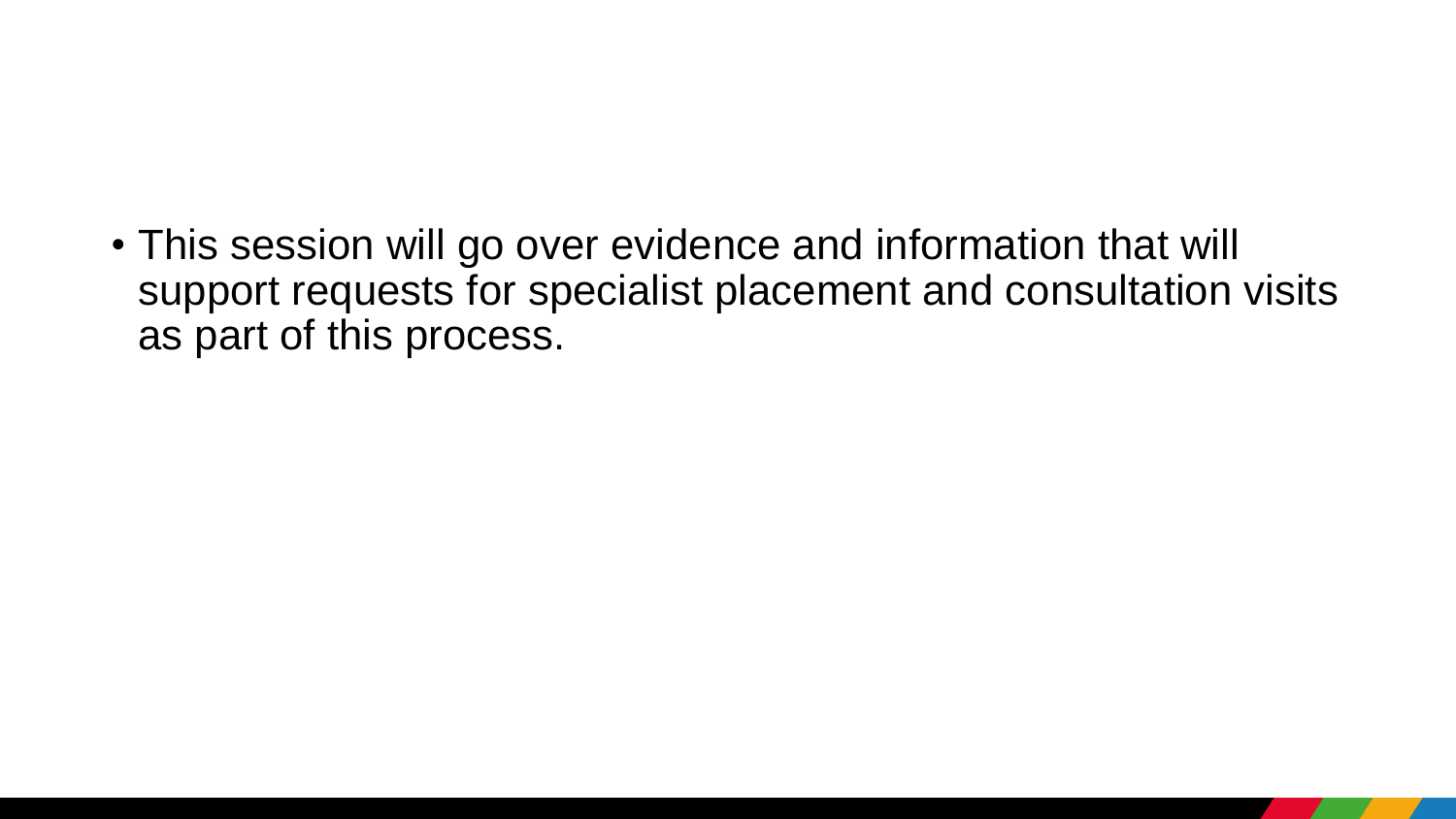### Requesting specialist placement

- Parental choice supported by current setting
- EHCP does not = specialist provision
- Finding the best placement to meet needs
- Often considered at transition to seconday
- Need to consider progress in current setting, what support has been needed for that progress, if the support can be sustained – can need be met.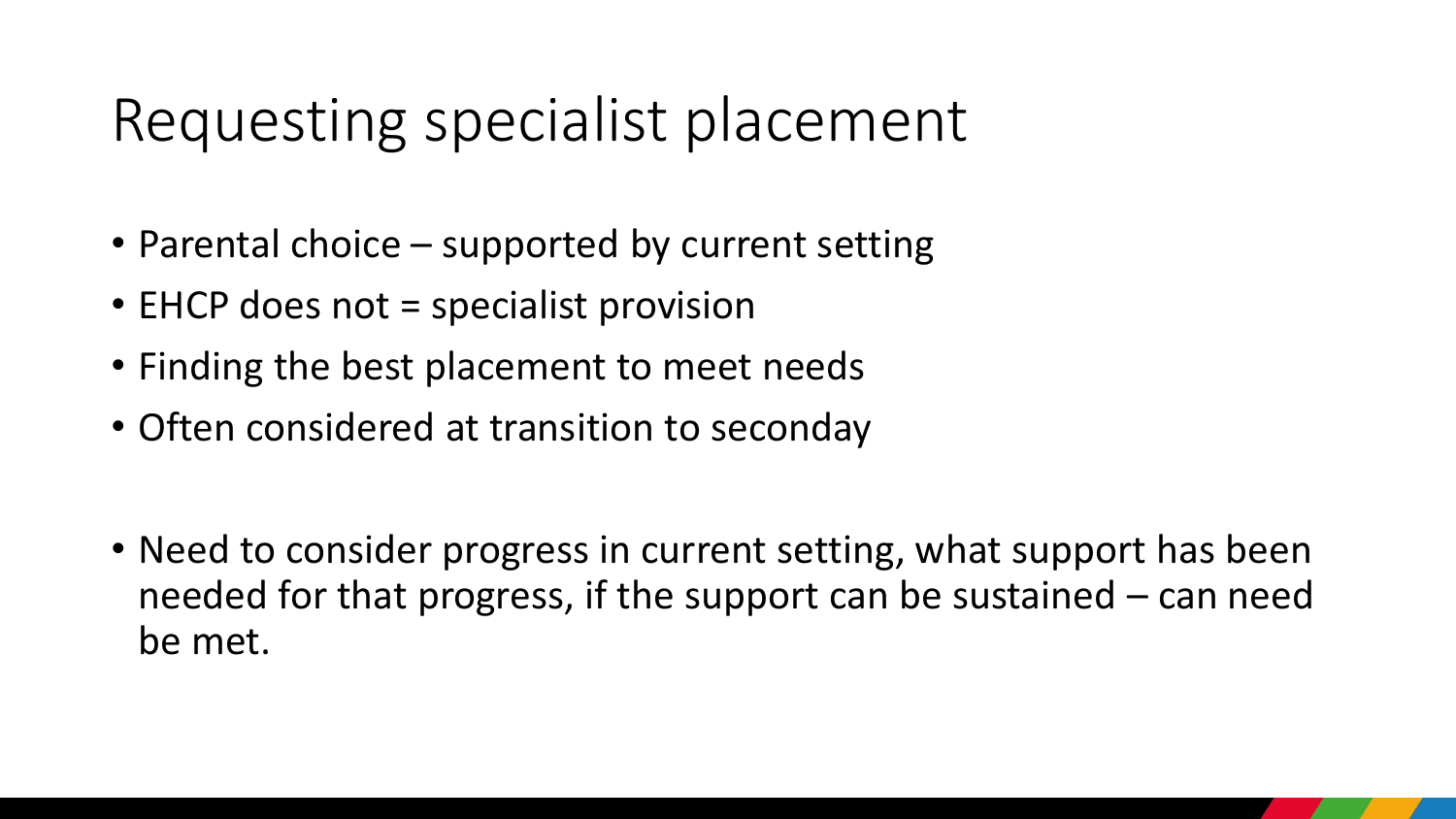## Finding the right provision

- Specialist placements are stretched, it is important that the setting requested fits the needs of the pupil
- Primary need on EHCP is key match this to the admissions criteria of the specialist setting.
- Marshfields = Cognition and learning, learning difficulty.
- Use the Peterborough Special Schools admissions guidance (link from our website) to match other aspects of EHCP, such as percentiles pupils are working at, to the school's provision.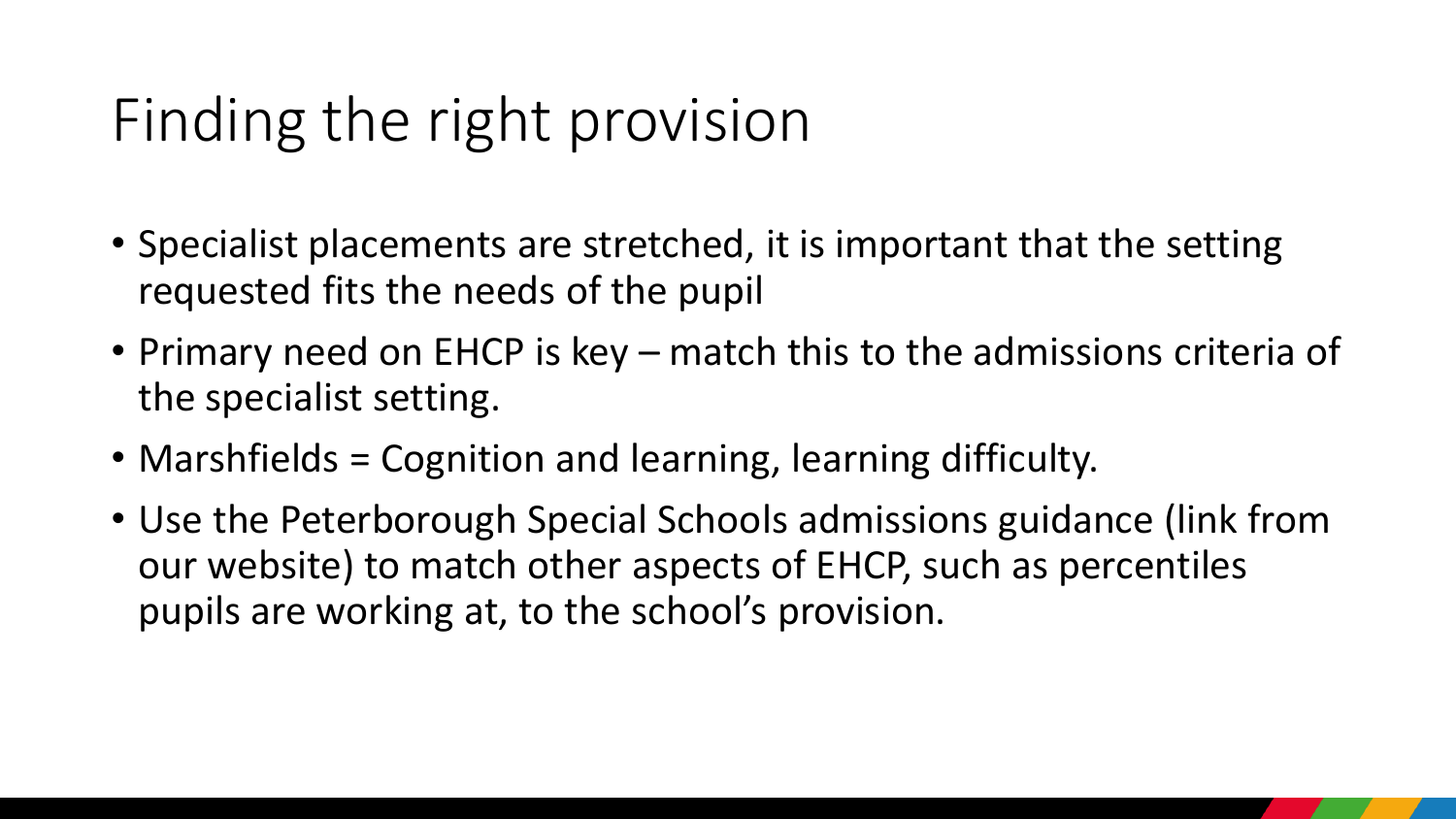#### Consultation

- We receive the EHCP and supporting documents from the SEN team
- Does this indicate that the pupil matched our admissions criteria?
- Visiting the current setting:
- Discuss with current staff SENDCo, class teacher, TA between the lines of the paperwork.
- Meet and observe the pupil how they normally work, meet  $1:1$  hear read/share a book.
- Examples of work, what support was in place when done.
- Current interventions/provision and impact.
- Most recent assessment EHCP and other paperwork can often be out of date